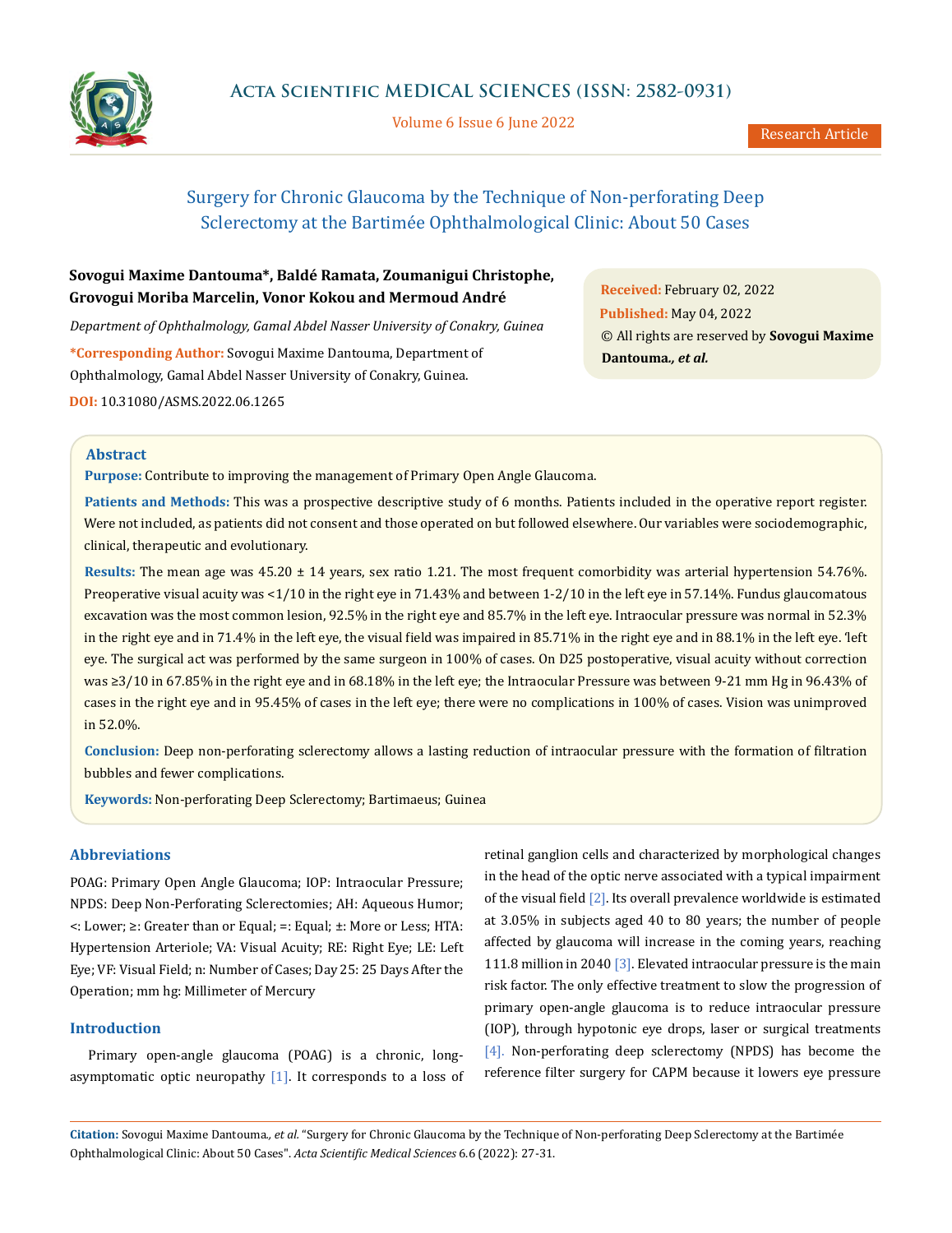as effectively as trabeculectomy, but with fewer complications, since it is a closed globe surgery  $[5]$ . The key point of surgery is the selective removal of the external trabeculum at which 75% of the resistance to the flow of the aqueous humor (AH) is located  $[6]$ . Typical complications are perforation of the trabeculo-descemetic membrane, postoperative hypertension requiring gonio puncture, fibrosis of the filtration bubble treated with anti-metabolites or the formation of a polycystic bubble reduced by needle needling [7]. In France, out of 106 eyes operated on NPDS, the average decrease in IOP for each patient was  $23.3 \pm 28.1\%$  and the complications encountered were of the gonio puncture, needling and Irian extrication type  $[8]$ . In Morocco, in 477 NPDS -operated eyes with CAPM not controlled by medical treatment, the total success rate defined as IOP < 21 mm Hg was 61% at 60 months and 92% with post-operative medical treatment; no classic complications were observed [9]. In Cameroon, Dohvoma., *et al*. in 2015 reported that out of 35 patients who consulted for POAG, 51% were female, with a sex ratio of 0.94 and an average age of  $56.6 \pm 13.7$  years [10]. In Mali in 2014, Kane R., *et al*. found out of 200 patients aged 40 years and older with POAG, an average age of 57.6 years and a sex ratio of  $1.74$  [11]. In Guinea, we did not find data on the NPDS. The importance of this theme in surgical practice, the increasing frequency of POAG worldwide and its possible complications related to management modalities, motivated the choice of this theme entitled: "Surgery for primary open-angle glaucoma by the technique of non-perforating deep sclerectomy at the Bartimée Ophthalmological Clinic: about 50 cases".

#### **Methods**

This was a descriptive prospective study lasting 6 months from 01 May to 31 October 2021. It took place in the Bartimée Ophthalmological Clinic which is a second-degree hospital specialized in ophthalmology. It is in the Nongo district, sector I, commune of Ratoma, Conakry. There was a total of 42 glaucoma patients in whom 50 eyes including 20 on the right, 14 on the left and 8 bilateral were operated by NPDS. All glaucoma patients undergoing medical treatment during the study period, whose operative indication had been posed by the NPDS technique and were included in the operative report register, were included in this study. Not included were patients in whom free and informed consent was not obtained and those operated on whose postoperative follow-up was carried out elsewhere. We had conducted an exhaustive recruitment according to the selection criteria. We have used as a support sheet of investigation

established for this purpose. Our variables were epidemiological (Frequency, Age and Sex), clinical (Family history, Eye History, Medical history and Reason for consultation) therapeutic (Fundus abnormalities, Visual field) and evolutionary (vision improvement and IOP). The Epi info version 7.4.0 software was used for data analysis, the Word and Excel software of the Office 2013 pack were used for the input of text, tables; the khi square of Person was used to compare variables and a value of P˂ 0.05 was considered statistically significant, Zotero version 5.0.96.2 was used for bibliographic references. The confidentiality and anonymity of the persons interviewed were respected in accordance with the principles of ethics and medical deontology.

28

## **Results**

During our study, the number of patients operated on for POAG by NPDS was 42 or a frequency of 12.17%.



**Figure 1:** Frequency of POAG cases operated by NPDS at the Bartimée Clinic from May 01 to October 31, 2021.

The table below summarizes the sociodemographic data of the patients and shows us that more than half at an age < 40 years with a male predominance.

| Socio-Demographic<br>variables | Actual $(n = 42)$ | Percentage (%) |  |
|--------------------------------|-------------------|----------------|--|
| Age                            |                   |                |  |
| $< 40$ ans                     | 22                | 52,4           |  |
| $\geq 40$ ans                  | 20                | 47.6           |  |
| Sexe                           |                   |                |  |
| Masculin                       | 23                | 54,8           |  |
| Feminine                       | 19                | 45,2           |  |

**Table 1**: Distribution of patients by sociodemographic variables.

Average age =  $45.20$  years  $\pm$  14.57 years;

Extremes: 18 years and 70 years. Sex-ratio = 1,21.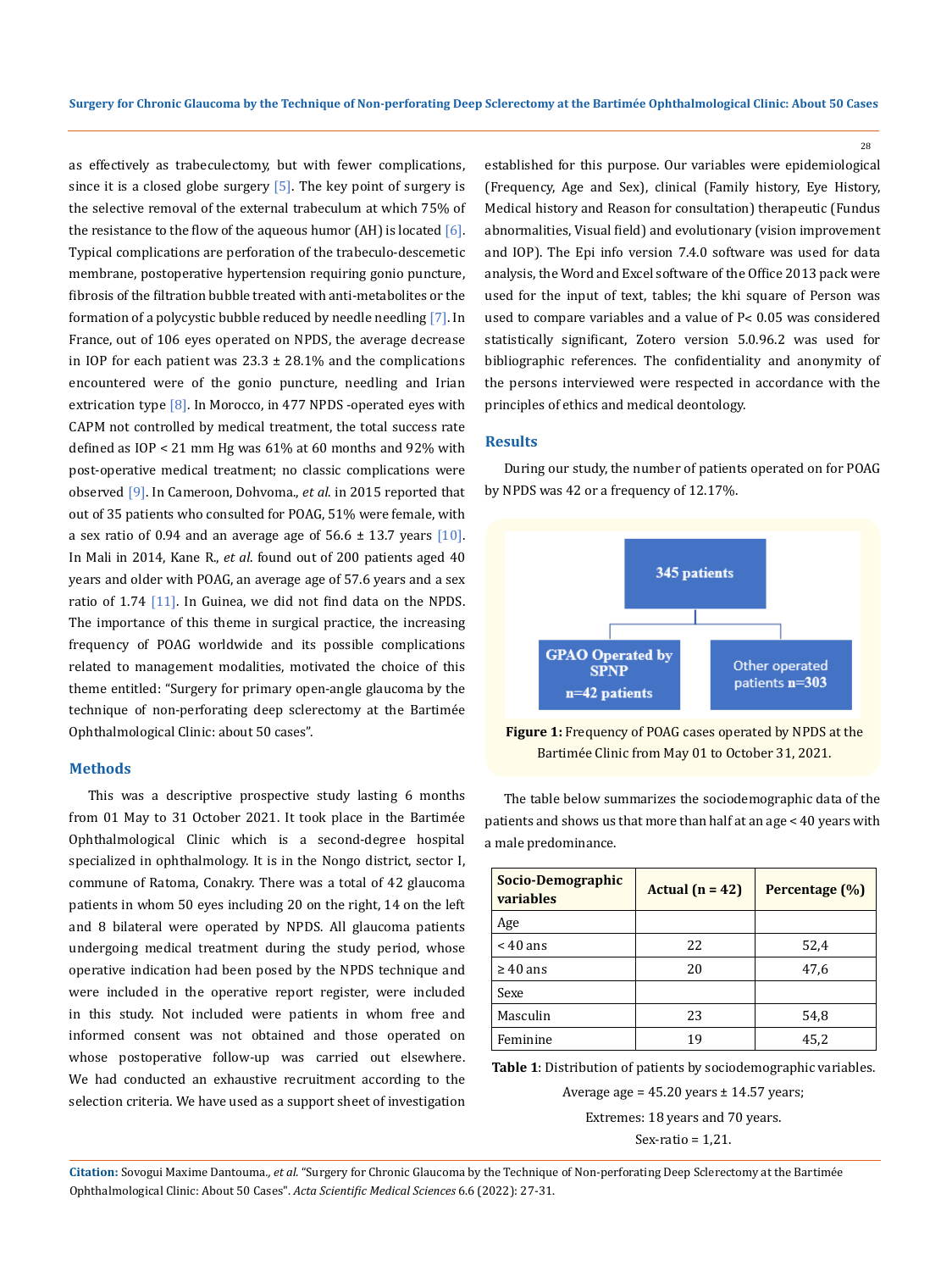The most common medical history was high blood pressure (hypertension) followed by eye history of glaucoma and the notion of familial glaucoma. The majority consulted for lower VA and the right eye was the most affected (see Table 2). The LO was the most reached 20 cases or 47.6% followed by the OG 14 cases or 33.3% and then the bilateral involvement 8 cases or 19.1%.

|                         | Actual $(n = 42)$ | Percentage (%) |
|-------------------------|-------------------|----------------|
| Family history          |                   |                |
| Familial glaucoma       | 14                | 33,3           |
| Eye History             |                   |                |
| Glaucoma                | 16                | 38,1           |
| Cataract                | 14                | 33,3           |
| Myopia                  | 10                | 23,8           |
| Amétropie               | 6                 | 14,3           |
| Medical history         |                   |                |
| <b>HTA</b>              | 23                | 54,8           |
| Diabetes                | 7                 | 16,7           |
| Reason for consultation |                   |                |
| Decrease in VA          | 24                | 57,1           |
| Visual fog              | 13                | 31,0           |
| No reason               | 10                | 23,8           |
| Headache                | 8                 | 19,1           |
| Colorful halos          | 5                 | 11,9           |
| Visual blurring         | 5                 | 11,9           |

**Table 2**: Distribution of patients by clinical variables.

Table 3 summarizes the preoperative results and shows us that glaucomatous excavation was the most encountered lesion at the fundus (FO), IOP was normal in more than half of the cases as well as impaired Visual Field (CV).

|                                  | <b>Right</b> eye            |                          | Left eye                    |                   |  |
|----------------------------------|-----------------------------|--------------------------|-----------------------------|-------------------|--|
|                                  | <b>Actual</b><br>$(n = 50)$ | <b>Percentage</b><br>(%) | <b>Actual</b><br>$(n = 50)$ | Percentage<br>(%) |  |
| <b>Fundus abnormalities</b>      |                             |                          |                             |                   |  |
| Excavation<br>glaucoma-<br>teuse | 36                          | 72,0                     | 37                          | 74,0              |  |
| Macular<br>degeneration          | 9                           | 18,0                     | 9                           | 18,0              |  |
| Cauldron                         | 4                           | 8,0                      |                             | 0,0               |  |

|                       |    |      |    | 29   |  |
|-----------------------|----|------|----|------|--|
| Optical<br>atrophy    | 2  | 4,0  | 5  | 10,0 |  |
| Choroïdose<br>diffuse | 1  | 2,0  | 0  | 0,0  |  |
| Visual field          |    |      |    |      |  |
| Altered               | 36 | 72,0 | 37 | 74,0 |  |
| Normal                | 6  | 12,0 | 5  | 10,0 |  |

**Table 3**: Distribution of patients by preoperative outcomes.

In more than half of our patients, vision could not be improved on day 25 post-operative.



**Figure 2 :** Distribution of patients according to vision improvement.



Preoperative mean IOP: 19 ± 5.73; Extremes 10 and 46 mm hg. Postoperative mean IOP:  $11.6 \pm 1.86$ ; Extremes 8 and 22 mm hg.

**Figure 3:** Comparison of pre- and post-operative IOP.

#### **Discussion**

In our study, glaucomatous excavation was the most common lesion at the fundus, while IOP was normal in more than half of the cases as well as impaired CV. Postoperatively, IOP was normal in almost all cases. From our observation, vision has not been improved at day 25 post-operative in most of our patients. However,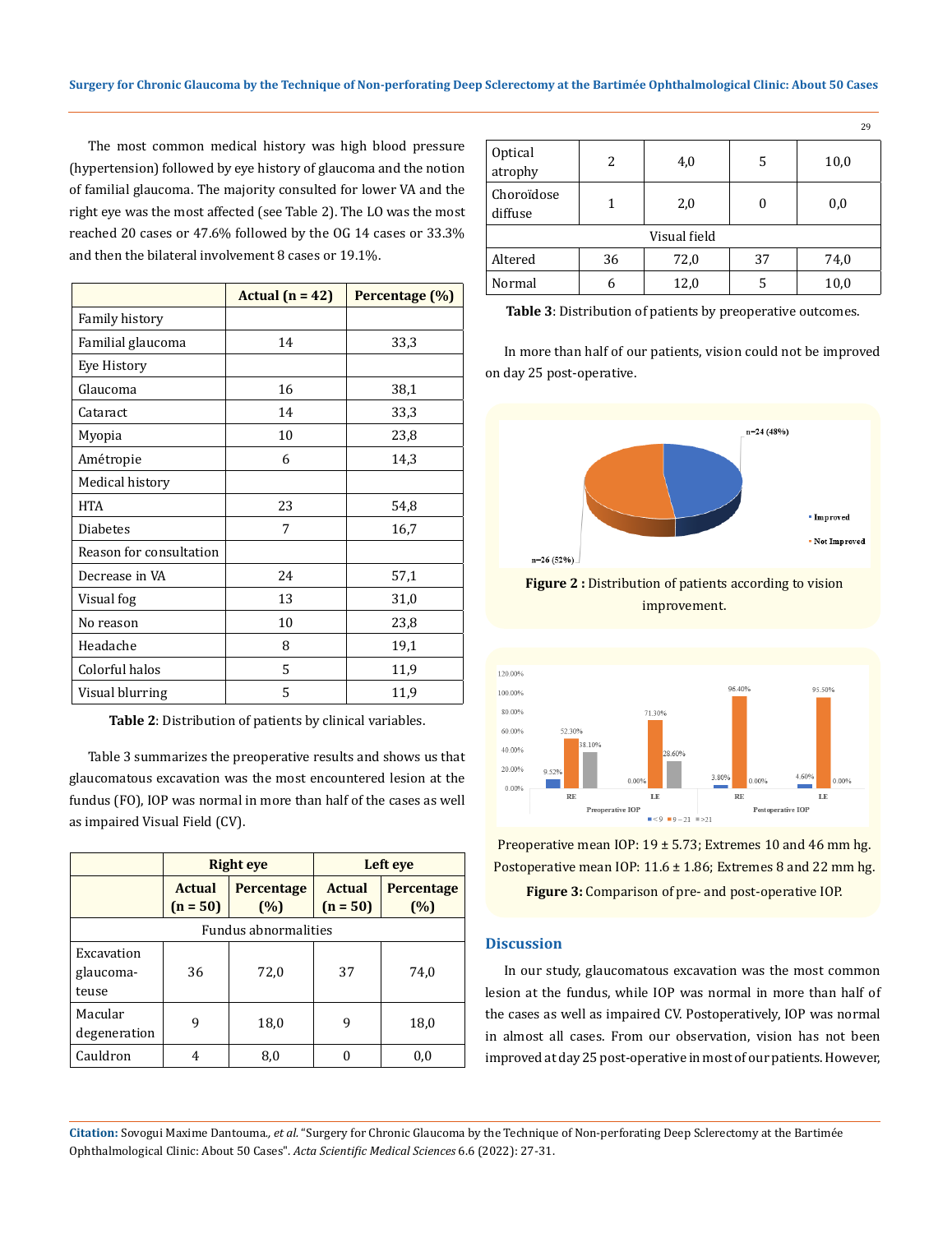our difficulties were related to the pandemic context related to covid-19 making it difficult to recruit patients, by the refusal of the surgical procedure because this sample would certainly have been larger or the context. The other difficulty is the difficult access to Mitomycin C and 5-fluoro-uracyl in our country.

During the study, the number of patients operated on for POAG by NPDS was 42 or a frequency of 12.17%. According to the literature, the prevalence of CAPM increases with age, it is less than 0.5% between the ages of 40 and 50 to about 10% after the age of 85 [12]. Our results are lower than those of Dovhoma VA., *et al*. [10] in Douala in 2015 who regained an average age of  $56.6 \pm 13.7$  years, with extremes of 18 and 80 years. The high proportion of subjects under the age of 40 in our context could be explained by the level of awareness of young subjects in relation to the early detection of this disease because of its congenital and hereditary nature. Regarding gender, there does not seem to be a difference in prevalence  $[4]$ . Our result corroborates with that of Atipo-Tsiba PW  $[13]$  which reported sex ratio of 1.8. Nearly half of the patients had a medical history of hypertension, followed by those with an ocular history of glaucoma and those with a family history of glaucoma. Our results corroborate with those of Kane R., *et al*. [11] in Mali at the Institute of African Tropical Ophthalmology but different from those of Atipo-Tsiba PW  $\left[13\right]$  on the profile of the glaucomatous patient at the University Hospital of Brazzaville. This proportion of previous family glaucoma antecedents confirms the high number of subjects under 40 years of age given its hereditary nature. Compared to the reason for consultation, our result is similar to that of Kane R., *et al*. [11] who reported that decreased visual acuity was the main reason for ophthalmological consultation 55.9%. The delay experienced by patients before arriving at the consultation could explain this situation. Speaking of fundus, it is an examination that helps in the diagnosis of glaucoma by visualizing the atrophy of the optic nerve, abnormal excavation of the papilla  $[14]$ . In our series, at the fundus glaucomatous excavation was the most frequent of the lesions encountered. According to the literature, one of the main risk factors for POAG is increased IOP [15]. Nearly a quarter of our study population had an IOP > 21 mmhg or an average of 19  $\pm$ 5.73 with extremes of 10 and 46 mmhg preoperatively. Chakib A., *et al*. [9] in their study on non-perforating deep sclerectomy with 5 FU report that the preoperative mean IOP was  $28 \pm 4$  mmhg. According to the literature, glaucoma is responsible for a gradual decrease in CV, starting at the periphery and ending at the center; when VA

decreases, it usually means that much of the CV has disappeared, patients feel like they are looking into a pipe [16]. The examination of the visual field is essential for the diagnosis of glaucoma, it is the only examination that makes it possible to know if the disease has already affected peripheral vision [17]. The CV was carried out in all of our patients and in the majority of cases it was altered. Our results corroborate (these details are not reflected in your results. please put the lesions seen in the visual field in your results) with those of Atipo-Tsiba PW  $[13]$  who reported that the main perimeter alterations encountered were Bjerrum's scotoma 50% and total scotoma 26.8%. Glaucoma is manifested by abnormalities of the optic papilla and irreversible and subsequent alterations in  $cv$  [18]. Patients should therefore understand that the vision they have already lost cannot be restored by surgery. In our series, we did not observe an improvement in postoperative vision in more than half of the cases. As for IOP, it has dropped considerably in almost all cases after surgery. Our result corroborates with those of Chakib A., *et al*. [9] in Morocco who reported that the total success rate defined as an IOP < 21 mm Hg was 61% in their study. PPPS is a surgical technique that nowadays is the most appropriate filtering surgery with fewer complications, since it is a closed globe surgery. It effectively reduces IOP, the main risk factor for the occurrence of CAPM. With the use of Mitomycin C as an antimitotic, there was no fibrosis of the bleb in almost all of our patients.

30

#### **Conclusion**

NPDS is the reference surgical technique for the management of POAG. Well done, this technique makes it possible to permanently lower the IOP with the constitution of filtration bubbles. Fewer complications occur to type of postoperative eye pain and conjunctival hemorrhage in rare cases, with improved quality of vision in less than half of patients. However, early management as well as the holding of training or sub-specialization workshops in the field of the practice of this technique could improve its results.

### **Bibliography**

- 1. Tchabi S., *et al*[. "Observance au traitement médical dans](https://doi.org/10.1016/j.jfo.2011.07.009) [le glaucome primitif à angle ouvert".](https://doi.org/10.1016/j.jfo.2011.07.009) *Journal Français D'Ophtalmologie* [34.9 \(2011\): 624-628.](https://doi.org/10.1016/j.jfo.2011.07.009)
- 2. "Classification and Terminology". In: European Glaucoma Society Terminology and Guidelines for Glaucoma, 4<sup>th</sup> Edition. Genova: PubliComm (2014): 79.